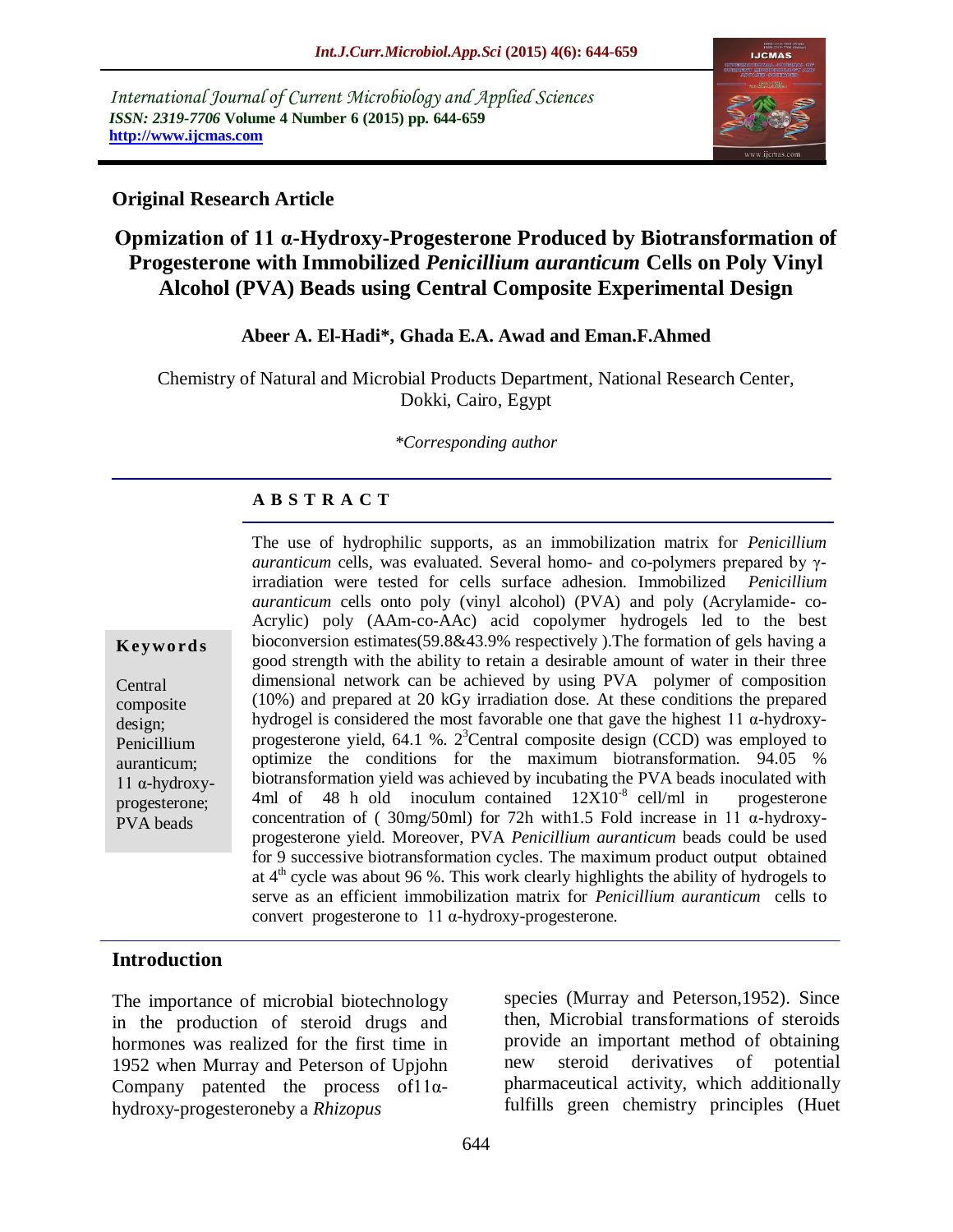al.,1995; Mahato and Garai,1997;Mohamed andAbd El-Hadi, 2010). Progesterone plays an important role in repair of myelin sheath of damaged nerves(Fernandes *et al*.,2003).In many cases, hydroxyl derivatives are characterized with much higher biological activity than the less polar substrate.

Cell immobilization has been attempted to alleviate the inhibitory effects of the product and substrate (Flygare and Larsson, 1987; Lee and Liu, 1992)We have developed a novel and convenient method to immobilize microbial cells by the use of Gamma radiation cross linking of poly vinyl alcohol pre polymer . Microbial cells immobilized by this method have been successfully applied to the dehydrogenation of various steroids[Abd El-Hadi et al.,2004]. Hydrogels are polymeric networks, which absorb and retain water without dissolving. This property makes them interesting materials as carriers for immobilization of bioactive compounds as alternatives to others successfully used (Rosiak and Yoshii, 1999). PVA is a polymer with exceptional properties such as water solubility, biodegradability, biocompatibility, nontoxicity and non-carcinogenity that possesses the capability to form hydrogels by chemical or physical methods (Patachia *et al.,* 2009).

For several decades, statistical design-ofexperiments techniques have been developed to obtain the optimal conditions by determining the effects of parameters and overcoming the disadvantages of factor interactions(Ren *et al*., 2006; Liu *et al*., 2013). The response surface method (RSM) is one such technique that is used extensively in the biotechnology industry (Wejse *et al*., 2003; Rui *et al*., 2009) . The RSM is a collection of mathematical and statistical techniques for designing experiments, building models, evaluating the effects of factors, and searching for the

optimum conditions. The RSM has become established as a convenient method for developing optimum processes with precise conditions that has also minimized the cost of production of many processes by efficient screening process parameters. The optimal conditions or the region that fits the operation specification can be determined by the RSM via a curvature approach(Elibol and Dursun, 2002).

The objective of the present work was to probe the feasibility of *Penicillium auranticum* cell adsorption onto homo hydrogel with the purpose of increasing the efficiency of progesterone transformation to 11α-hydroxy progesterone.

According to our knowledge, we are reporting for the first time the optimization of formation of 11α-hydroxy progesterone by using central composite design (CCD) by *Penicillium auranticum* cells immobilized onto radiation cross linked poly (PVA) hydrogel*.* Highoperational stability of the immobilized cells to be used in repeated batch process was also outlined.

# **Materials and Methods**

### **Microorganism and medium**

*Penicillium auranticum* strain was provided by maintained on potato dextrose agar medium (PDA)(g/L):Infused white potato 300, glucose 20 and agar 20 with an initial pH 6.8. The bioconversion medium contained( $g/L$ ):Glucose 20, peptone 1, yeast extract 1,  $KH_2PO_4$  0.74, L-asparigine 0.7 and MgSO4. 7H2O 1.0, the pH of themedium was adjusted to 6.5 the spore concentration was  $3 \times 10^6$  spores/ mL.

### **Materials**

Steroids were provided by Sigma Chemicals Company. Polyvinyl alcohol (PVA) with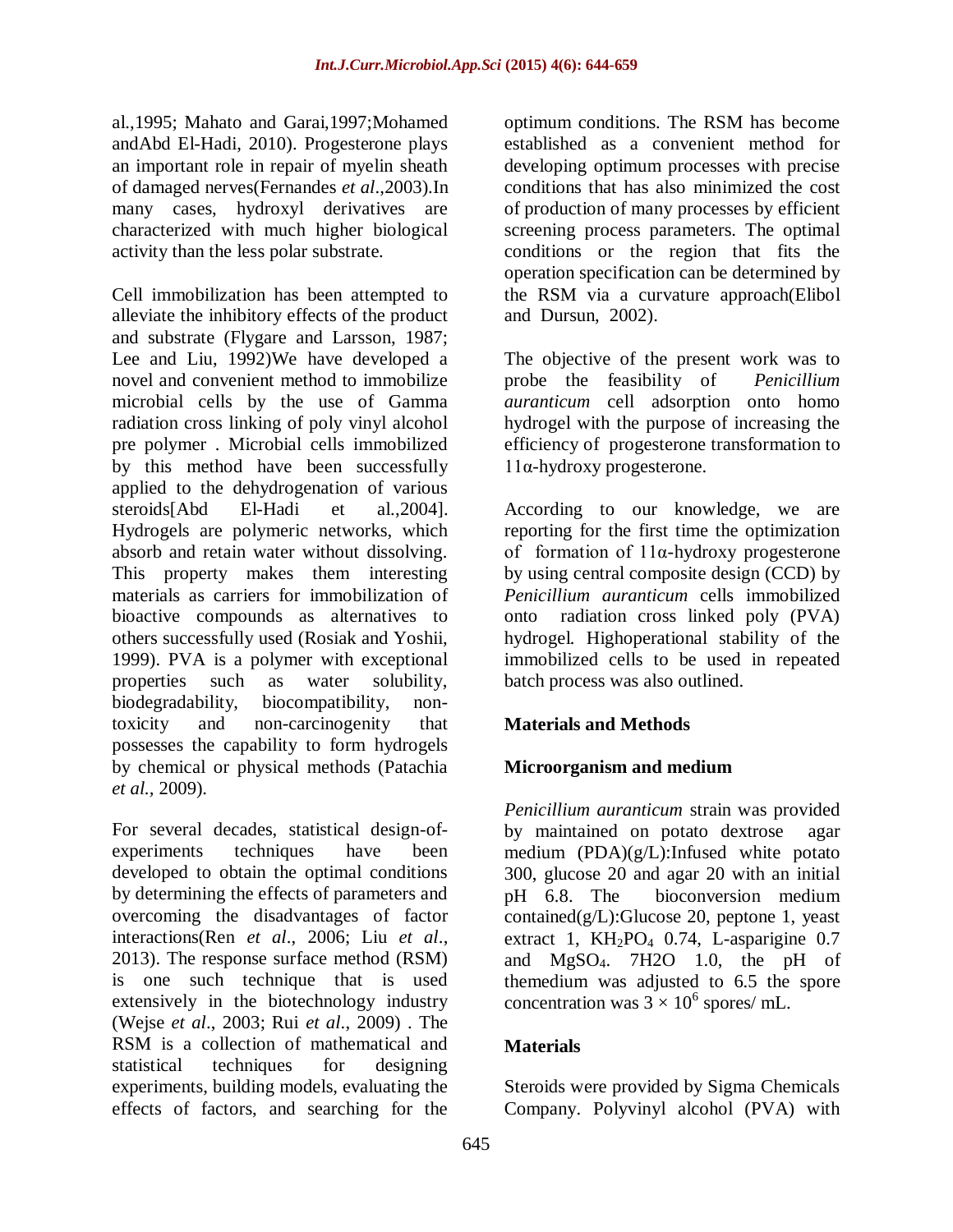degree of polymerization of 14000 and Poly (acrylamide-co-acrylic acid) poly (AA mco-AAc) were purchased from Merck (Germany). 2-hydroxyethyl methacrylate (HEMA) was supplied by BDH (Poole, UK).The biochemical reagents were purchased from BDH Chemicals Ltd. All other chemicals were of analytical or highperformance liquid chromatography (HPLC) grade and were procured from various standard sources.

### **Preparation of hydrogels**

Aqueous solutions of PVA  $(10\%, w/v)$  was prepared in a water bath at 90  $^{\circ}$ C for 50 min. The aqueous solutions were poured in glass tubes.2-HEMA monomer was mixed with distilled water and ethanol (2:3, v/v) to yield a final concentration of 10%.1gm of AAm and 1ml of AAc were added to 8 ml distilled water for 24 hours and then every sample was stirred for 1 hour at (400 rpm) to ensure a very well mixing (Craciun *et al*., 2013).The nitrogen gas was passed through the solutions for 24 h to remove the dissolved oxygen. They were irradiated at - 78"C with  $\gamma$ -rays from a Co<sup>60</sup> source for 8h with a dose rate of 20 kGy/h . The resultant polymer carriers were cut into discs, approximately 3-5mm in diameter, and shaken with an excess amount of water for 2 days in order to be fully swollen. The swollen carriers were sterilized by autoclaving at 121"C for 40 min. The sterilized carriers were immersed separately into the nutrient medium for 2 days to imbibe the medium (Abd El-Hadi, 2003).

#### **Cell growth and immobilization**

Unless stated otherwise, the tested microorganism was grown either in the presence or absence of hydrogels by adding an inoculum to 250 ml Erlenmeyer flasks, containing 50 ml of bioconversion medium at  $30^{\circ}$ Cfor 48 h. Cells were immobilized by

adsorption onto hydrogel, added to the growth medium in a weight to volume ratio of 5g wet.wet/50 ml medium. Immobilized cells were harvested in an adequate sieve at the late exponential growth phase, thoroughly washed with pH 7 potassium phosphate buffer (0.2 M), and stored at -  $20^{\circ}$ C until use. Free cells were harvested by centrifugation (5 min,  $4^{\circ}$ C, 5000 rpm) in the late exponential growth phase, thoroughly washed with pH 7 potassium phosphate buffer (0.2 M). The wet cell past (roughly120 mg dry cell wet/g) was either immediately used in bioconversion trials or stored at -20<sup>o</sup>C until use (Staeblel *et al.,* 2004).

### **Evaluation of immobilized cells bioconversion**

Unless otherwise stated, experiments were performed in 250 ml Erlenmeyer flasks, containing 50 ml of bioconversion medium supplemented with 10 mg solution of progesterone in 1 ml ethanol, and inoculated with free (2 g wet cell paste) or immobilized cells. Bioconversion was extended to 48 h, in a rotary shaker (150 rpm) at  $30^{\circ}$ C. At the end of the transformation period, medium was extracted with twice its volume with chloroform. On occasion, when immobilized biocatalysts were used, solid and aqueous phase were recovered and extracted separately with chloroform. The extraction was repeated three times. The organic phase was collected and evaporated to dryness. The dried solids (test material) were then dissolved in chloroform and assayed for progesterone and11α-hydroxy progesterone using TLC and/or high performance liquid chromatography (HPLC).

#### **Extraction and analytical procedure**

For TLC, aliquots were applied to Kiesel gel 254 (Merck, Germany) plates. These were developed in chloroform/ acetone / ethyl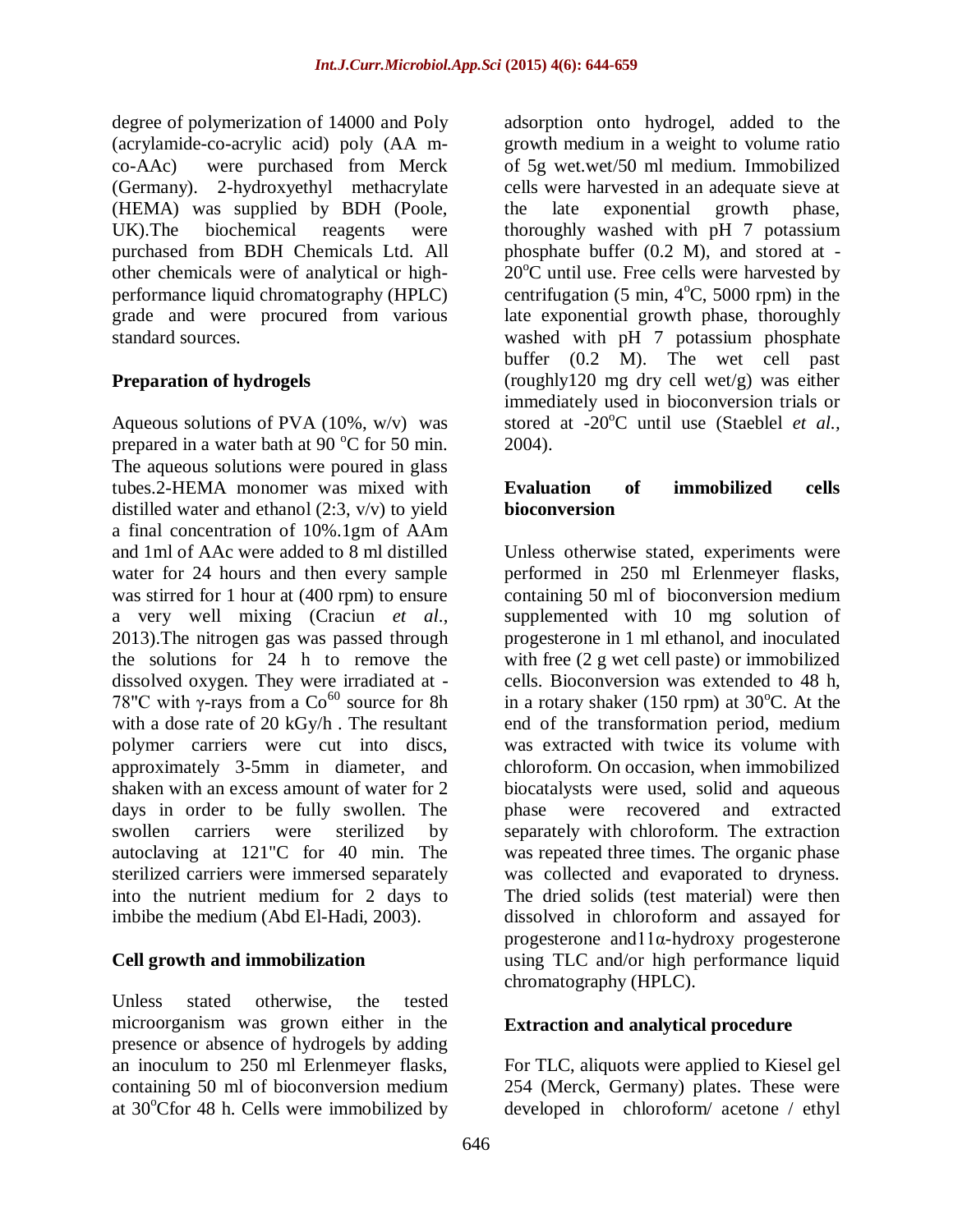alcohol ( 40: 10: 0.7, v/v) and visualized under UV light (240 nm). 11α-hydroxy progesterone was visualized using spraying by 5% iodide solution .Sample preparation for HPLC analysis was carried out by extracting 5mL of fermentation culture with 5mL of extraction reagent (Chloroform: methanol, 1:1 v/v) in 50 mL Erlenmeyer flask and mixed for 10 min. After the clear separation of the organic phase from the aqueous phase, a certain fraction was withdrawn into 1.5 mL Eppendorf tube dried by exposure to the air. HPLC analysis. HPLC experiments was carried out on Jasco system consisting of a PU-980 HPLC pump, anAs- 950 sampler, a vv-975vv/visible detector, and an LG-980-02 gradient unit (Jasco, Gross-Umstadt, Germany).

Steroid standard solutions were 50 μg/ mL in methanol. Mobile phase (acetonitrile: water) were degassed before use. A reversed phase waters Novapak Nukleosil C18 (4μm,  $3.9 \times 150$  mm) (waters, Milford, MA, USA) was used for these studies. Flow rate was 1.0 mL/min. 20 μL of a 50 μg/mL steroid solution in methanol was injected each time the column temperature was maintained at 25°C using the column thermostat BF0- 04 (w. o. Electronics,

Langenzersdorf, (Austria) the absorbance was measured at 240 nm. Each standard was analyses five times (Lisurek *et al*.2004).

# **Gel determination**

*In order* to extract the insoluble parts of the hydrogels, that is, the gelled part, the prepared hydrogels were soaked in water for 48 hours at 100*◦* C, then they were taken out and washed with hot water to remove the soluble part, dried and weighed. The gel percent in the hydrogel was determined from the following equation:

 $Gel(\%) = \frac{WE}{Wg} \times 100$  (Murray and Peterson 1952)

Where *WE* and *Wg* are dry hydrogel weights after and before extraction, respectively (Lug˜ao *et al*.,1998).

### **Swelling measurement**

The equilibrium swelling time of hydrogels depends on their gel content and cross linking density which are correlated to their preparation conditions. Therefore, the water content of the hydrogel formed by irradiation was determined by immersing the hydrogel in production medium at 30*◦* C for 24 hours and then weighed. The water content was calculated based on the weight difference of the dry and swollen samples by using the following equation:

$$
Sw(%) = Ws-W0 \times 100 \ (Hu \ et \ al., 1995)
$$

*W*0,

where *W*0 and *Ws* are the weights of gel in the dry and swollen states, respectively (Savas *et al*., 2002).

### **Optimization of Biotransformation by Central composite design(CCD)**

Substrate concentration, inoculum size and biotransformation time were selected for response surface methodology of central composite design (CCD). CCD proposed by (Box *et al*., 1987; Adinarayana *et al*., 2003).  $2<sup>3</sup>$  factorial design with six star points and six replicates at the central points were employed to fit the second-order polynomial model, the experimental design consisted of 20 runs and the independent variables were studied at five different levels. The experimental design used for the study is shown in Table 3. All the experiments were done in triplicate and the average of activity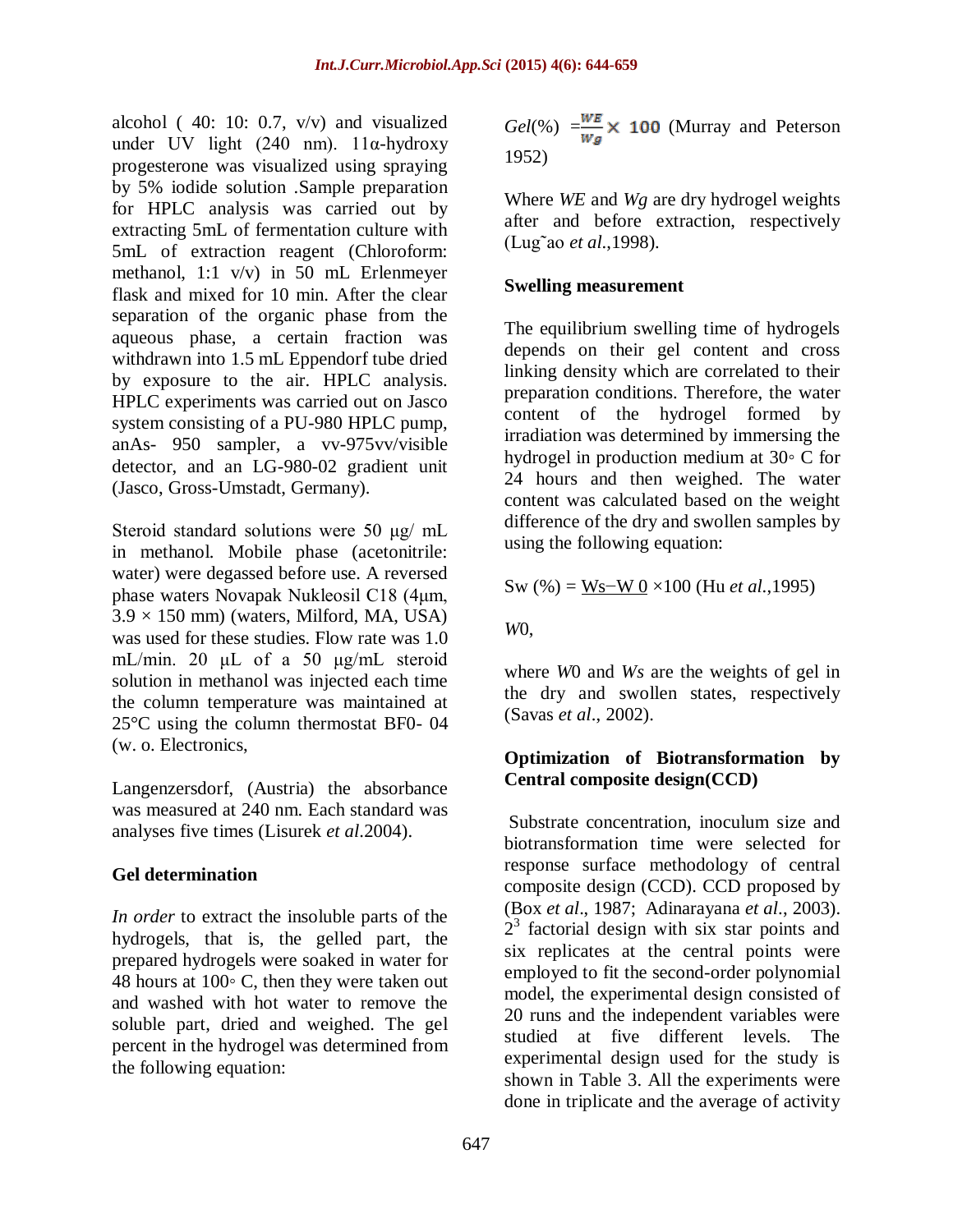yield obtained was taken as the dependent variable or response (*Y*). The second-order polynomial coefficients were calculated and analyzed using the 'SPSS' software (Version 16.0) Second degree polynomials, Eq.(4), which includes all interaction terms, were used to calculate the predicted response:

 $Y_{\text{Activity}} = B_0 + B_1 X_1 + B_2 X_2 + B_3 X_3 + B_{11} X_1^2$ +  $\beta_{22}\dot{X}_2^2 + \beta_{33}C_3^2$ +  $B_{12}X_1X_2$  +  $B_{13}X_1X_3$  +  $B_{23}X_2X_3$ Eq. 4

Where Y*Activit*<sup>y</sup> was the predicted production of invertase (U/ml), and  $X_1$ ,  $X_2$  and  $X_3$  were the independent variables corresponding to the concentration of Substrate concentration, Inoculum size and Incubation time respectively;  $\beta_0$  was the intercept,  $\beta_1$ ,  $\beta_2$ ,  $\beta_3$ were linear coefficients,  $\beta_{11}$ ,  $\beta_{22}$ ,  $\beta_{33}$  are quadratic coefficients,  $\beta_{12}$ ,  $\beta_{13}$ ,  $\beta_{23}$  are cross product coefficients. Statistical analysis of the model was performed to evaluate the analysis of variance (ANOVA). Statistical significance of the model equation was determined by Fisher's test value, and the proportion of variance explained by the model was given by the multiple coefficient of determination for each variable, the quadratic models were represented as contour plots (3D) and response surface curves were generated by using STATISTICA (0.6).

#### **Results and Discussion**

#### **Bioconversion using γ - irradiated different monemers for** *Penicillium auranticum* **immobilization**

Effect of different monomers as a carriers for cell immobilization was studied and it is shown in Fig.1. Higher bioconversion values were consistently observed when PVA and (AAm-co-AAc) were used as immobilization matrix, as compared to HEMA polymer. For non-ionic hydrogels such as PVA, and HEMA, swelling is controlled by the hydrophilicity of the polymers or monomers [24]. The hydrophilicity of PVA hydrogel is much higher than that of HEMA based hydrogel. The higher swelling of the hydrogels permitted the presence of more nutrient medium and cells inside of the hydrogel. Although the highest bioconversion yield (59.8%)was recorded using PVA homopolymer hydrogel. PVA is more preferable due to its higher mechanical strength, so that PVA hydrogelwas selected for progesterone bioconversion .

#### **Effect of the degree of cross linking of PVA hydrogel prepared at different irradiation doses on the progesterone bioconversion**

The effect of irradiation dose on the degree of cross linking and swelling property of PVA hydrogels was investigated and is shown in Fig.2.and Table.1.By increasing the irradiation dose, the gel content and cross linking degree increase resulting in a decrease inpolymer swelling property. As the irradiation dose increases, the polymer free radicals increase and consequently the degree of cross linking and gel content increase. Bioconversion of progesterone to its derivative 11  $\alpha$ -hydroxyprogesterone by immobilized cells is greatly affected by the total *γ*-irradiation dose adsorbed by PVA hydrogel. Fig.1. shows the relationship between progesterone bioconversion and 11 α-hydroxyprogesterone yield against PVA polymer prepared at different irradiation doses (10, 15, 20, 25 and 30kGy). The  $11α$ hydroxy progesterone yield reached the maximum value (64.1%) when *γ*-radiation of 20kGy was used for PVA polymerization process. However, by using PVA polymer prepared at 10 and 30kGy, the  $11\alpha$ -hydroxy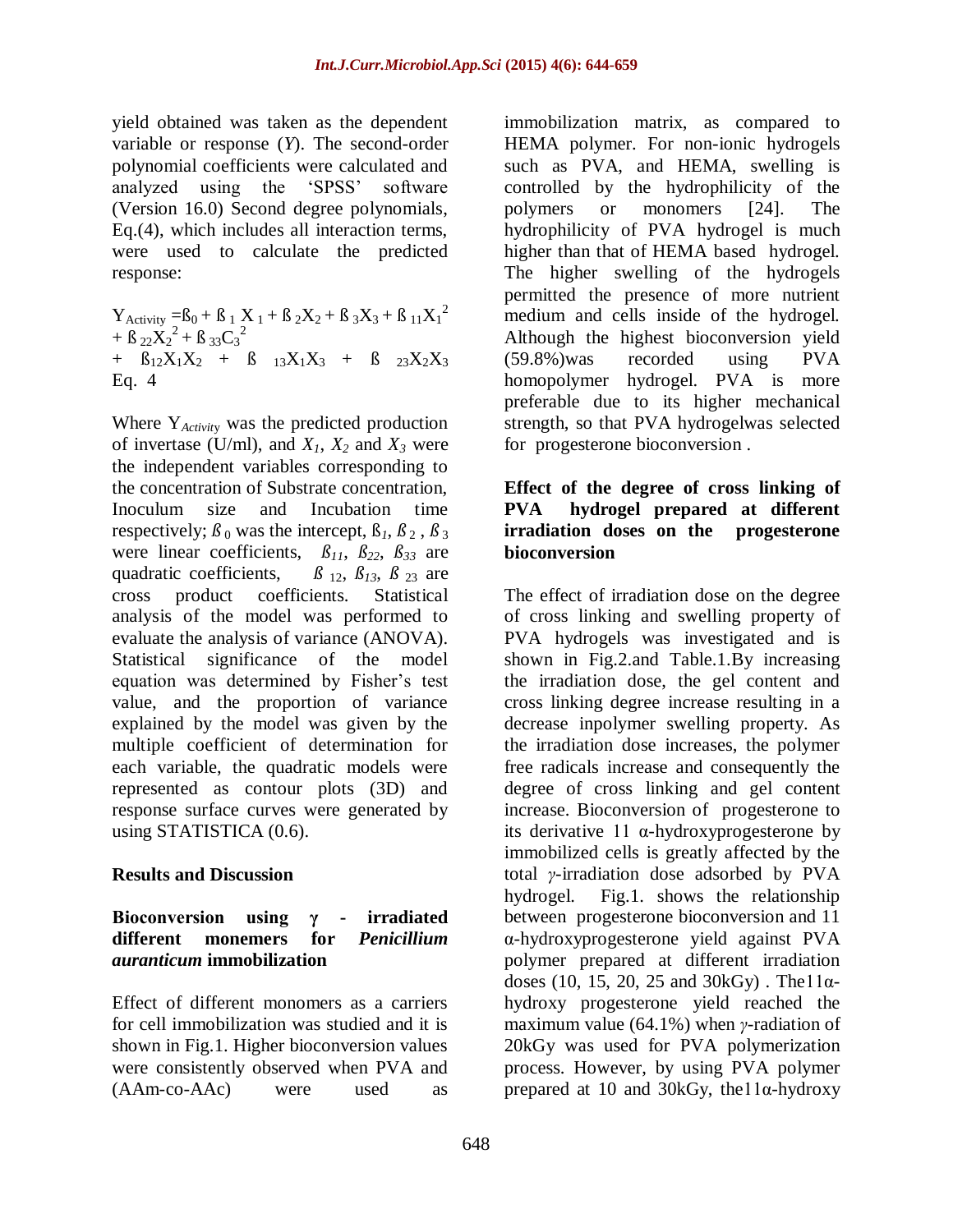progesterone yields were 42.0 and 24.0%, respectively. At low irradiation dose (10 kGy), the degree of crosslinking of the polymer matrix-entrapped cells is low, therefore the cells easily release from the polymer matrix to the medium giving the lowest progesterone bioconversion [Fernandes *et al*. 2003]. At the high irradiation dose (30kGy) cross linking degree, network density and gel content of PVA polymer hydrogel is high, these reduce the polymer swelling values and constantly the diffusion rate of substrate and product through the polymer matrix decreases resulting in reduction in the progesterone bioconversion(Abd El-Hadi,2003;Naim*et al*.,2003). Hence, 20kGy irradiation dose is considered the most favorable dose suitable for cross linking copolymerization process of PVA-entrapped cells, which gave the highest progesterone bioconversion (64.1%) and higher11 $\alpha$ hydroxy progesterone productivity  $(2.6 \text{ mg/L/h})$ .

Factors affecting the bioconversion of progesterone by PVA immobilized *P. auranticum* were studied to establish the optimum conditions for bioconversion.

#### **Optimization of progesterone bioconversion by immobilized** *P. auranticum* **on PVA beads by Central composite design (CCD)**

Three variables (progesterone concentration,  $X_1$ ; inoculum size,  $X_2$  and incubation time.  $X_3$ ), which significantly influenced 11αhydroxyprogesterone production, were chosen to determine their optimum response region achieving maximum biotransformation yield. Table.2 represents the design matrix of the coded variables together with the experimental results of the 11 α-hydroxyprogesterone yield. All experimental trials were performed in

triplicate and the average of the observations was used. The maximum11  $\alpha$ hydroxyprogesterone yield was 94. 05 in run 15, while the minimum yield was 32.5 % obtained in run 10. This result reflected that the maximum11  $α$ -hydroxyprogesterone yield produced by immobilized *P. auranticum* cells was obtained when the PVA beads inoculated with 4ml of 48 h old inoculum contained  $12X10^{-8}$  cell/ml in progesterone concentration of ( 30mg/50ml) for 72h. The following regression equations obtained after the standard analysis of variance (ANOVA) presented the level of 11 α-hydroxyprogesterone yield, as a function of the initial values of progesterone concentration, inoculum size and incubation period. Regression analysis was used to analyze the data and thus a polynomial equation was derived from regression analysis as follows:

 $Y_{yield}$  = 27.181+ 2.835 $X_1$ + 26.691 $X_2$ <br>-0.359 $X_3$  - 0.214 33.001  $X_1^2$  - $-0.359X_3 - 0.214$ <sup>2</sup>  $4.452X_2^2+0.308X_1X_2+$ 0 .003*X1X<sup>3</sup>* +0.085*X <sup>2</sup>X <sup>3</sup>*

Where  $A_{yield}$  is the response variable11  $\alpha$ hydroxy progesterone,  $X_1$  is the coded value of progesterone concentration,  $X_2$  is the coded value of inoculum size and $X_3$  is the coded value of incubation period. Table.3 showed a significant *F*-value (4.130) which implied the model to be significant. Model terms having values of Prob> F (0.006) are less than 0.05 which considered significant. The regression equation obtained after ANOVA indicating that the determination of coefficient  $(R^2)$  was calculated as 0.939 for11α-hydroxyprogesteroneyield (a value of  $R^2$  > 0.75 indicated the aptness of the model) which indicates the statistical model can explain 93.9% of variability in the response, in reasonable agreement with the adjusted  $R^2$  of 0.881. The goodness of the model can be checked by the determination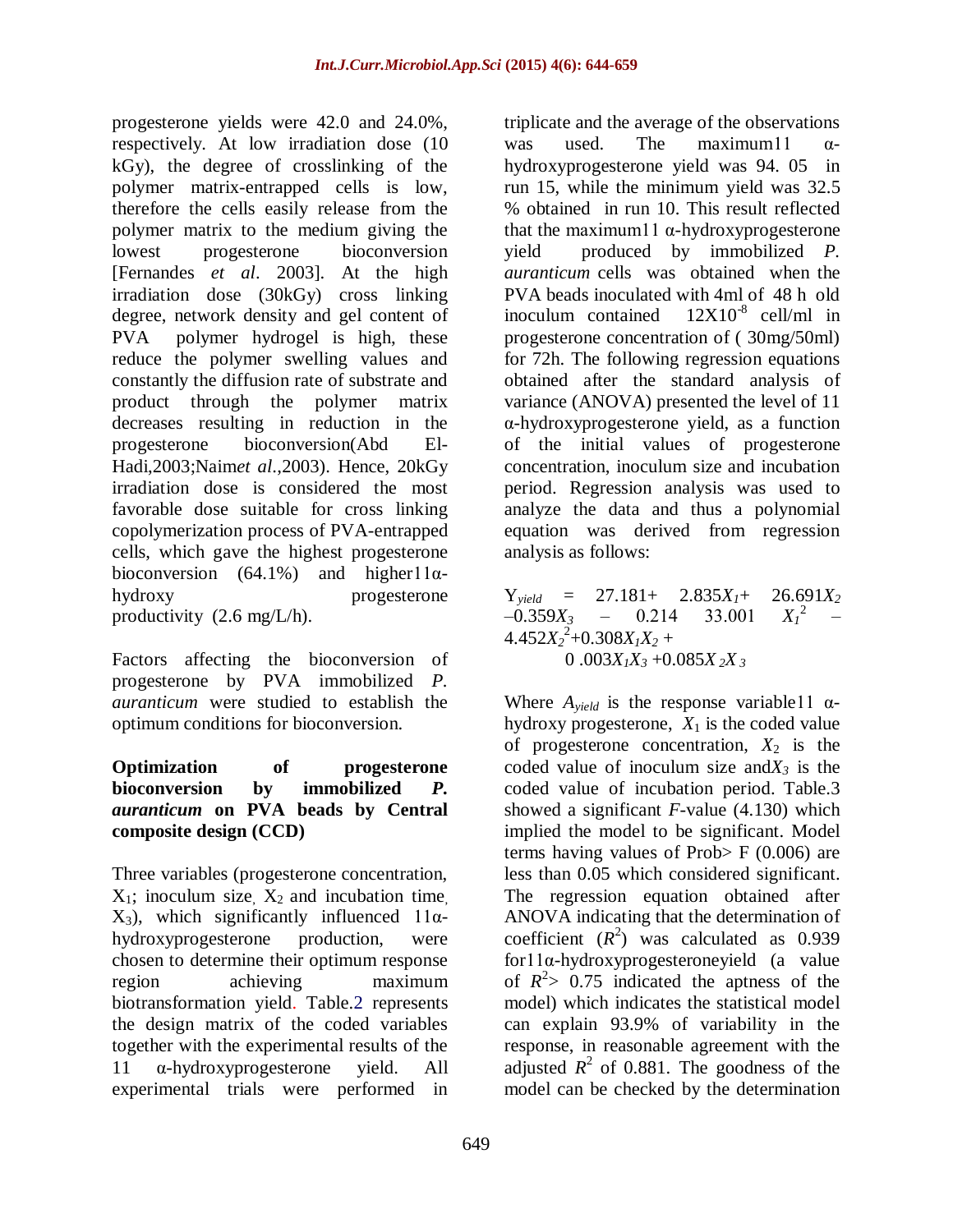of coefficient (*R*  $(R^2)$ ) and correlation coefficient (*R*). The  $R^2$  value is always between 0 and 1. The closer the  $R^2$  is to 1, the stronger the model and the better it predicts the response [Munk et al., 1963]. The value of  $R$  (0.886) for Eq. (2) being close to 1 indicated a close agreement between the experimental results and the theoretical values predicted by the model equation. an overall 1.5 - fold increase in 11α-hydroxy progesterone yield was being predicted after validation of RSM.Table4.shows the regression results from the data of central composite designed experiments. The larger the magnitude of the *t*-value and smaller the *p*-value, the more significant is the corresponding coefficient (Aravindan and Viruthagiri, 2007) This implies that the variable with the largest effect was the linear effect of the inoculums size and the squared term of the inoculums size. The initial biomass (inoculum size) considered to be in the efficiency of immobilized system. Though immobilized cell systems are reported to enable the maintenance of high cell densities resulting in higher overall reaction rates and higher products yields, which is not possible with suspension cultures (Konsoula and Kyriakides, 2006). The decreased activity with increase in bed inoculum might be due to competition between cells because of which nutrient concentration available in the medium might not have been sufficient for optimal growth(Anisha and Perma, 2008). Furthermore, quadratic effect of the inoculums size and progesterone concentrations are more significant than inoculums size and incubation periods.

Three-dimensional response surfaces were plotted on the basis of the model equation, to investigate the interaction among the variables and to determine the optimum concentration of each factor for maximum. (Figs. 4, 5 and 6) show that higher levels of the enzyme were attained with increasing of

inoculums size and progesterone concentration. On the other hand, incubation period have less effect on the biotransformation of progesterone by immobilized *Penicillium auranticum* cells.

## **Verification of the model**

Optimal conditions realized from the optimization experiments were verified experimentally and compared with the calculated data from the model. The estimated 11 α-hydroxyprogesterone yield was 94.05%, where the predicted value from the polynomial model was 87.44%. This verification revealed a high degree of accuracy of the model of more than 92.2%, which is an evidence for the model validation under the investigated conditions. There is a general practice of determining the optimal conditions or medium composition by varying one factor at a time.

However, this method does not depict the net effect of total interactions among the various variables (Rathi *et al*., 2000)Thus, the emphasis has shifted toward condition optimization using statistical methods. The factorial design of a limited set of variables is advantageous in relation to the conventional method of manipulation of a single parameter per trial, as the latter approach frequently fails to locate the optimal conditions for the process, due to its failure to consider the effect of possible interactions between factors. Moreover, the factorial design makes it possible to take advantage of practical knowledge about the process during the final RSM analysis (Kalil *et al*., 2000), For the best of our knowledge this work is the first study in optimization of progesterone biotransformation condition by using response surface methodology. 94.05% yield was achieved after the optimization by using (CCD) by *Penicillium auranticum immobilized* onto PVA hydrogel *.*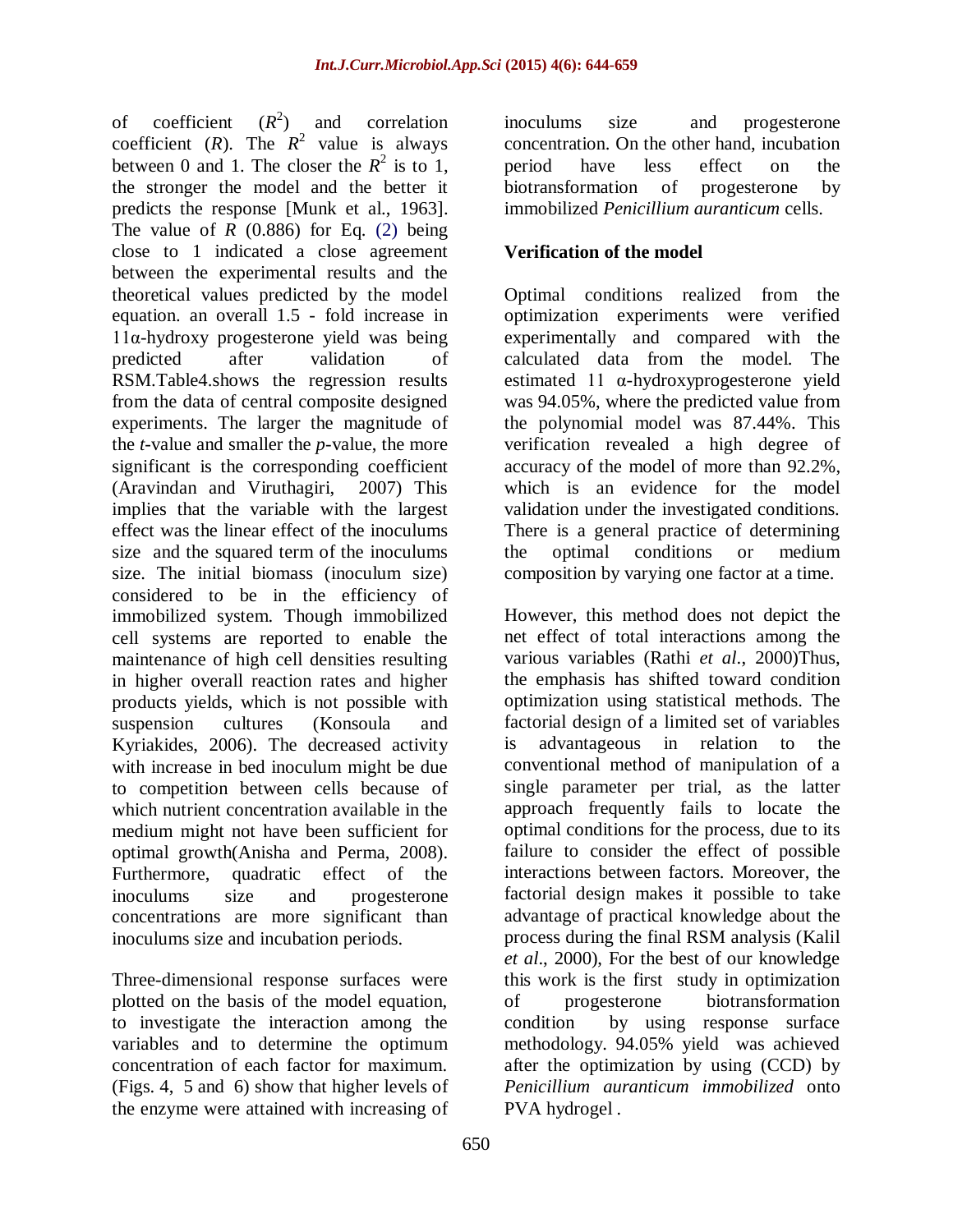#### *Int.J.Curr.Microbiol.App.Sci* **(2015) 4(6): 644-659**

| Irradiation dose (kGy) | Water content $(\%)$ | Gel content $(\%)$ |
|------------------------|----------------------|--------------------|
|                        | 1630                 | 65                 |
| IJ                     | 1450                 | 85                 |
| 20                     | 1220                 | 95                 |
| 25                     | 950                  | 97                 |
| 30                     | 880                  | 98                 |

### **Table.1** Gel content and swelling behavior of PVA of (10%) composition (Wt/Wt) at different irradiation doses

**Table.2** Central composite design (CCD) consisting of 20 experiments for three experimental factors in coded and actual values for the production of 11  $\alpha$ -hydroxyprogesterone by immobilized *P. auranticumon* PVA beads

|                               | <b>Factors</b> levels |        |                |                |                  | 11     | $\alpha$ -hydroxy- |           |
|-------------------------------|-----------------------|--------|----------------|----------------|------------------|--------|--------------------|-----------|
| Trial                         | Substrate             |        | Inoculum size  |                | Incubation       |        | progesterone       |           |
| No.                           | concentration         |        | (ml)           |                | time(h)          |        | Yield $(\% )$      |           |
|                               | $(mg/l)$ $(XI)$       |        | $(X_2)$        |                | $(X_3)$          |        |                    |           |
|                               | Coded                 | Actual | Coded          | Actual         | Coded            | Actual | Experimental       | Predicted |
| $1^{\mathrm{a}}$              | $-1$                  | 10     | $-1$           | $\overline{2}$ | $-1$             | 48     | 76.5               |           |
|                               |                       |        |                |                |                  |        |                    | 68.233    |
| $2^{\mathrm{a}}$              | $+1$                  | 20     | $-1$           | $\overline{2}$ | $-1$             | 48     | 31.6               |           |
|                               |                       |        |                |                |                  |        |                    | 39.983    |
| $3^a$                         | $-1$                  | 10     | $+1$           | 6              | $-1$             | 48     | 58                 | 61.173    |
| $4^a$                         | $+1$                  | 20     | $+1$           | 6              | $-1$             | 48     | 33.105             | 45.243    |
| $5^{\mathrm{a}}$              | $-1$                  | 10     | $-1$           | $\overline{2}$ | $+1$             | 98     | 63.35              | 60.283    |
| $\overline{6}^{\overline{a}}$ | $+1$                  | 20     | $-1$           | $\overline{2}$ | $+1$             | 98     | 28.4               | 33.533    |
| $7^{\mathrm{a}}$              | $-1$                  | 10     | $+1$           | 6              | $+1$             | 98     | 70.05              | 70.223    |
| $8^{\mathrm{a}}$              | $+1$                  | 20     | $+1$           | 6              | $+1$             | 98     | 39.7               | 55.793    |
| 9 <sup>b</sup>                | $-2$                  | 5      | $\overline{0}$ | $\overline{4}$ | $\overline{0}$   | 72     | 63.9               | 77.41     |
| 10 <sup>b</sup>               | $+2$                  | 30     | $\overline{0}$ | $\overline{4}$ | $\boldsymbol{0}$ | 72     | 3.5                | 2.765     |
| 11 <sup>b</sup>               | $\overline{0}$        | 15     | $-2$           | $\mathbf{1}$   | $\boldsymbol{0}$ | 72     | 23.85              | 31.927    |
| $12^b$                        | $\overline{0}$        | 15     | $+2$           | 8              | $\overline{0}$   | 72     | 21.25              | 13.468    |
| $13^b$                        | $\overline{0}$        | 15     | $\overline{0}$ | $\overline{4}$ | $-2$             | 24     | 79.5               | 76.192    |
| $14^b$                        | $\overline{0}$        | 15     | $\overline{0}$ | $\overline{4}$ | $+2$             | 120    | 87.8               | 78.688    |
| 15 <sup>c</sup>               | $\overline{0}$        | 15     | $\overline{0}$ | $\overline{4}$ | $\overline{0}$   | 72     | 94.05              | 87.44     |
| 16 <sup>c</sup>               | $\overline{0}$        | 15     | $\overline{0}$ | $\overline{4}$ | $\overline{0}$   | 72     | 94.05              | 87.44     |
| 17 <sup>c</sup>               | $\overline{0}$        | 15     | $\overline{0}$ | $\overline{4}$ | $\overline{0}$   | 72     | 94.05              | 87.44     |
| 18 <sup>c</sup>               | $\overline{0}$        | 15     | $\overline{0}$ | $\overline{4}$ | $\overline{0}$   | 72     | 94.05              | 87.44     |
| 19 <sup>c</sup>               | $\boldsymbol{0}$      | 15     | $\overline{0}$ | $\overline{4}$ | $\boldsymbol{0}$ | $72\,$ | 94.05              | 87.44     |
| $20^{\circ}$                  | $\overline{0}$        | 15     | $\overline{0}$ | $\overline{4}$ | $\overline{0}$   | 72     | 94.05              | 87.44     |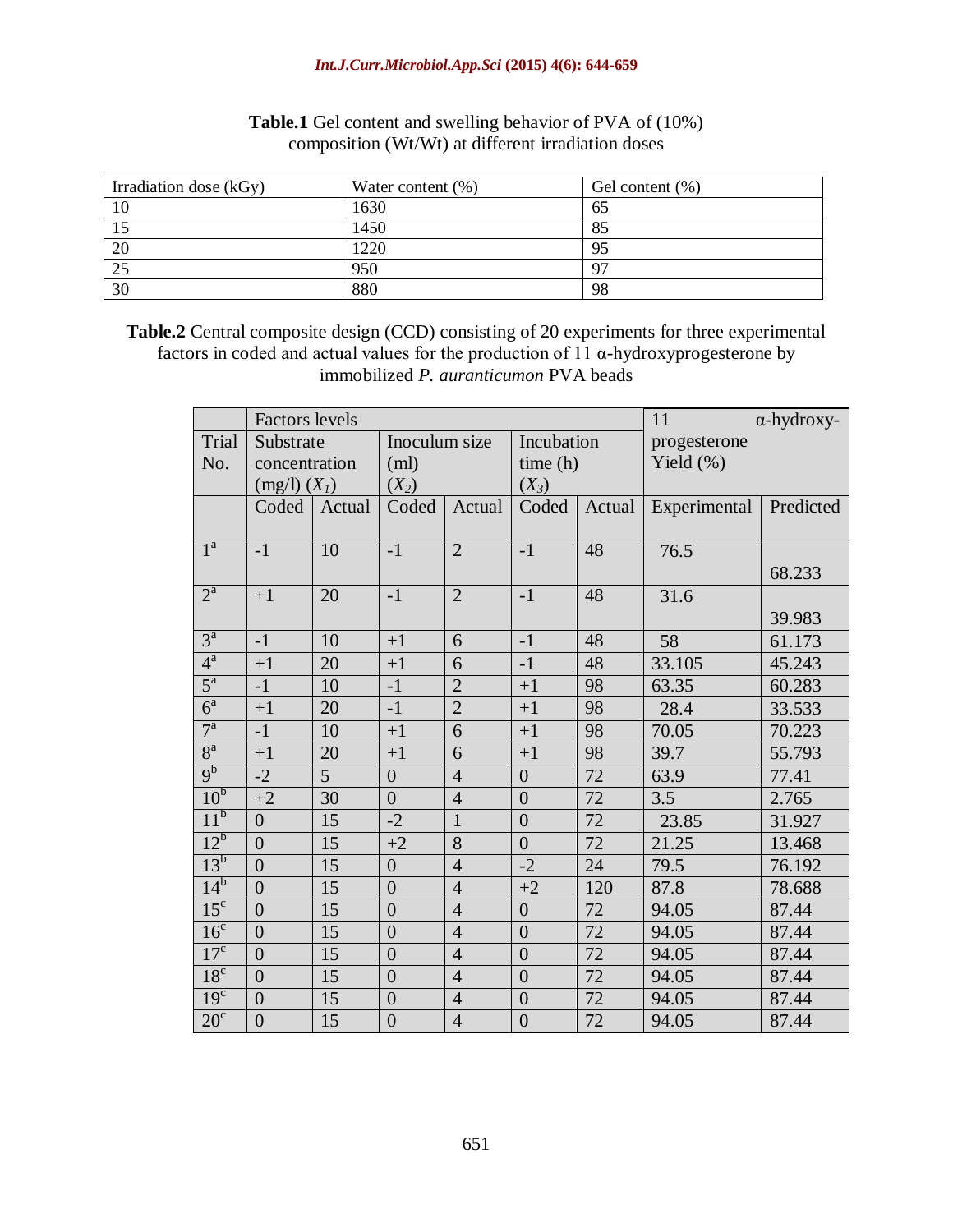| <b>Term</b>                           | $ResposeY_1$<br>11 $α$ -hydroxyprogesterone |  |  |
|---------------------------------------|---------------------------------------------|--|--|
|                                       | Yield $(\% )$                               |  |  |
| <b>F</b> value                        | 4.130                                       |  |  |
| P>F                                   | 0.006                                       |  |  |
| R                                     | 0.881                                       |  |  |
| ${\bf R}^2$                           | .9390                                       |  |  |
| Adjusted $\mathbf{R}^2$               | 0.886                                       |  |  |
| <b>Sundered Error of the Estimate</b> | 15.38325                                    |  |  |
| <b>Regression sum of square</b>       | 8795                                        |  |  |
| <b>Residual sum of square</b>         | 1183                                        |  |  |
| <b>Regression mean of square</b>      | 9977.235                                    |  |  |
| <b>Residual mean of square</b>        | 236.644                                     |  |  |
| <b>Regression degree of freedom</b>   | 10                                          |  |  |
| <b>Residual degree of freedom</b>     | 9                                           |  |  |

**Table.3** Analysis of variance (ANOVA) test for central composite design (CCD )

**Table.4** Model coefficients estimated by multiples linear regression (significance of regression coefficients)

| <b>Term</b>      | <b>Regression</b><br>coefficient | <b>Standard error</b> | t-test    | <b>P-value</b> |
|------------------|----------------------------------|-----------------------|-----------|----------------|
| <b>Intercept</b> | 27.181                           | 97.596                | 0.279     | 0.792          |
| $\mathbf{X}_1$   | 2.835                            | 5.319                 | 0.533     | 0.617          |
| $\mathbf{X}_2$   | 26.691                           | 16.572                | 1.611     | $-0.168$       |
| $\mathbf{X}_3$   | $-0.359$                         | 1.369                 | $-0.262$  | 0.803          |
| $X_1^2$          | $-0.214$                         | .107                  | $-2.005$  | 0.101          |
| $\mathbf{X_2}^2$ | $-4.452$                         | 1.388                 | $-3.208$  | 0.024          |
| $\mathbf{X_3}^2$ | 0.000                            | .008                  | $0 - 020$ | 0.985          |
| $X_1X_2$         | 0.308                            | .544                  | 0.565     | 0.596          |
| $X_1X_3$         | 0.003                            | .043                  | 0.059     | 0.956          |
| $X_2X_3$         | 0.085                            | .109                  | 0.778     | 0.472          |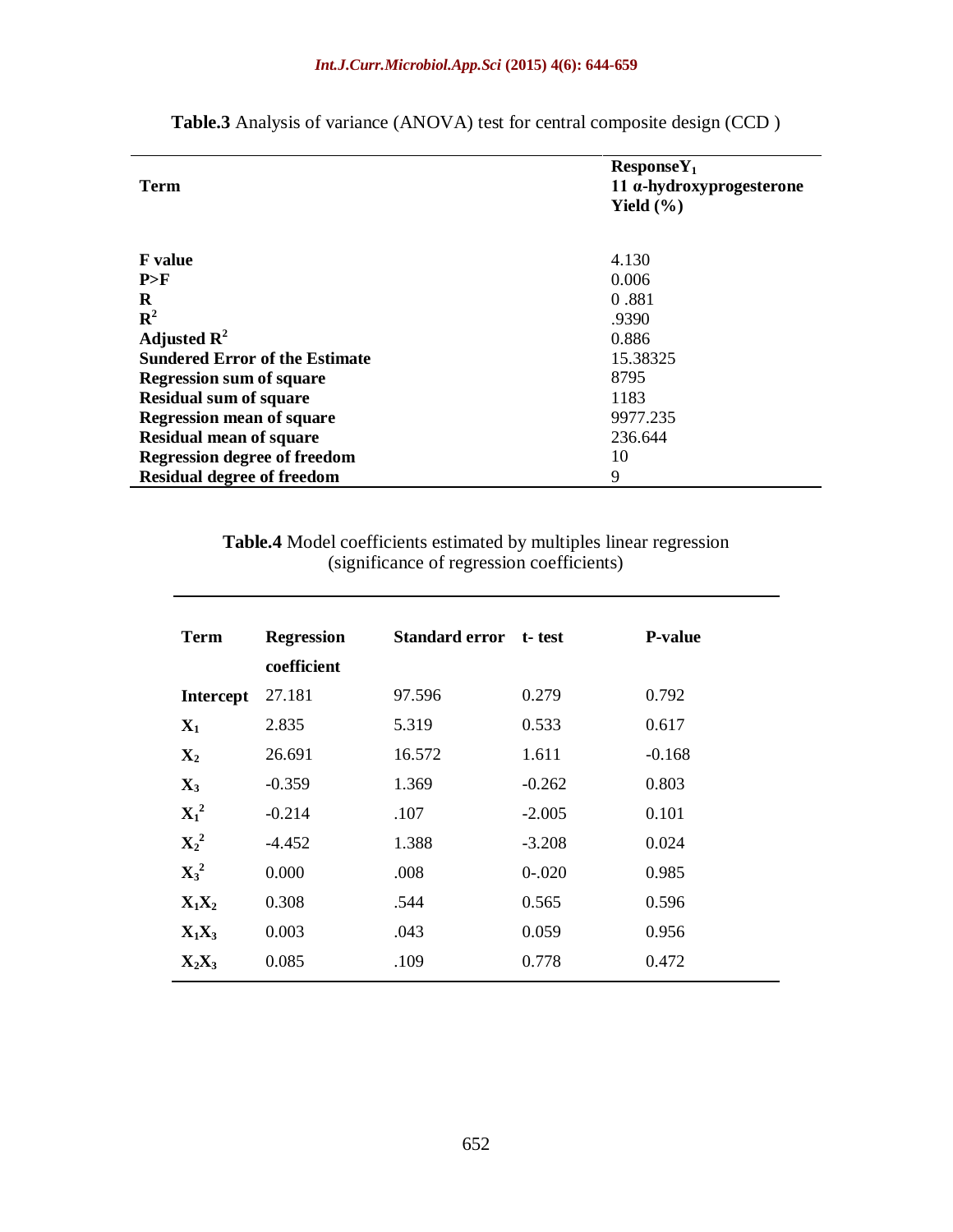

**Fig.1** Effect of different matrices for immobilization of *P. auranticum* on progesterone Bioconversion

**Fig.2** Effect of degree of γ-radiationcross linking of PVA on progesterone Bioconversion of immobilized *P. auranticum*

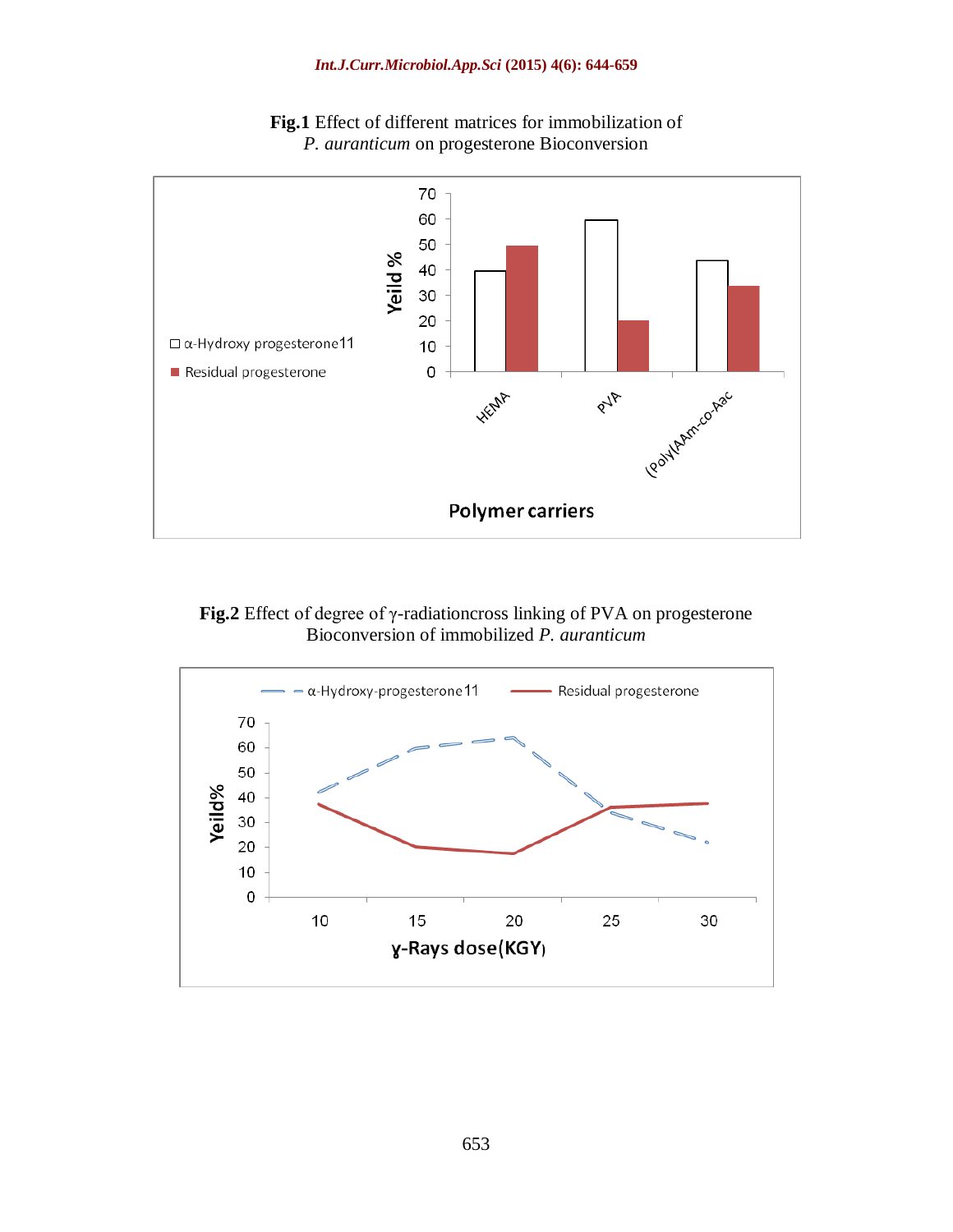**Figure.3** Represents the surface topography of PVA , prepared at a irradiation dose of 20 kGy after soaking it in the reaction medium for a long time (72 hours) Fig(3a)



Fig(3b)



**Fig.4** Response surface plot of 11 α-hydroxyprogesterone yield percent by produced by immobilized *P. auranticumon* PVA beads showing the Interactive effects of different progesterone concentrations and incubation period at X2

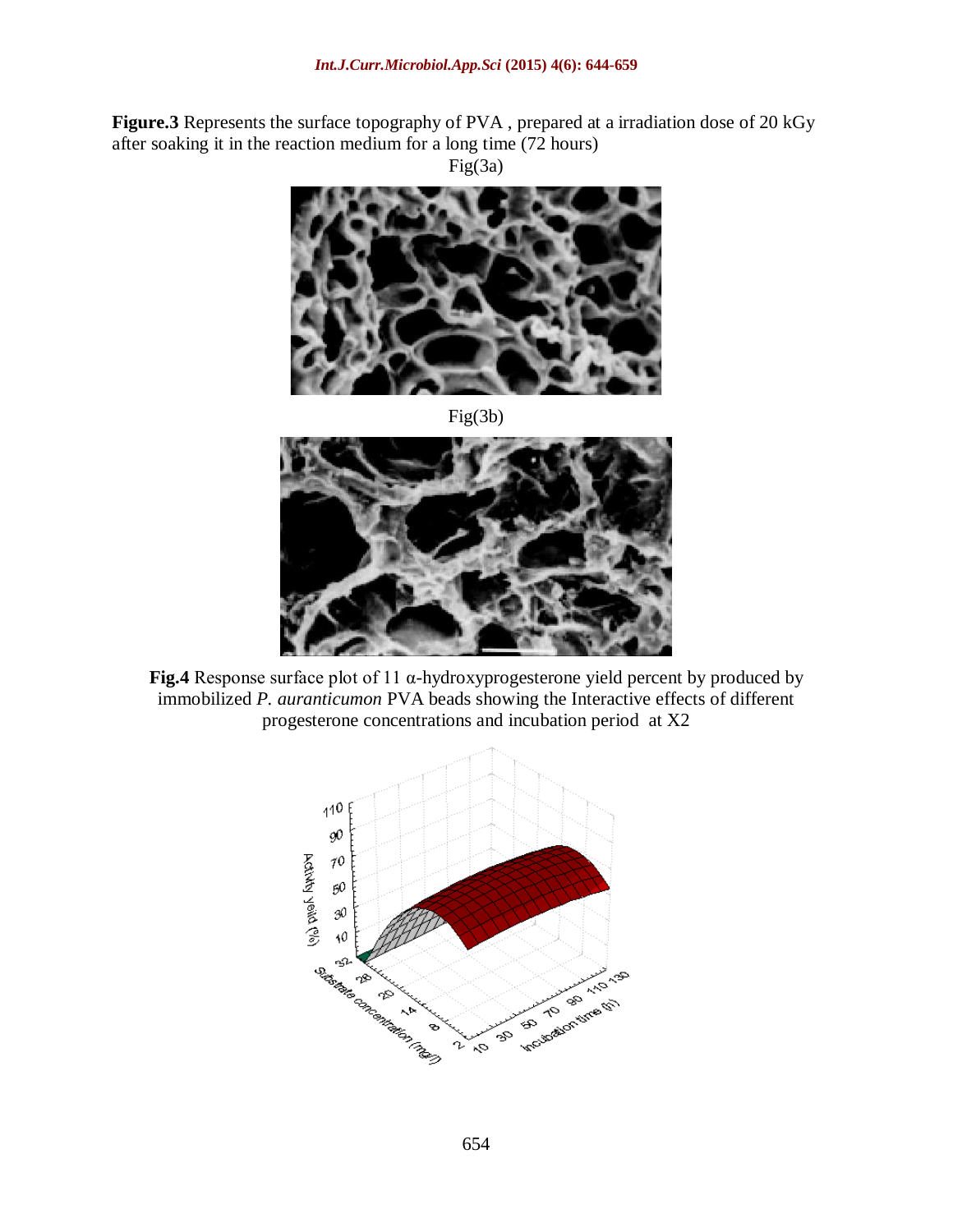



**Fig.6** Response surface plot of 11 α-hydroxyprogesterone yield percent produced by immobilized *P*. auranticum on PVA beads showing the Interactive effects of different inoculums size and incubation period at  $X_1$ 

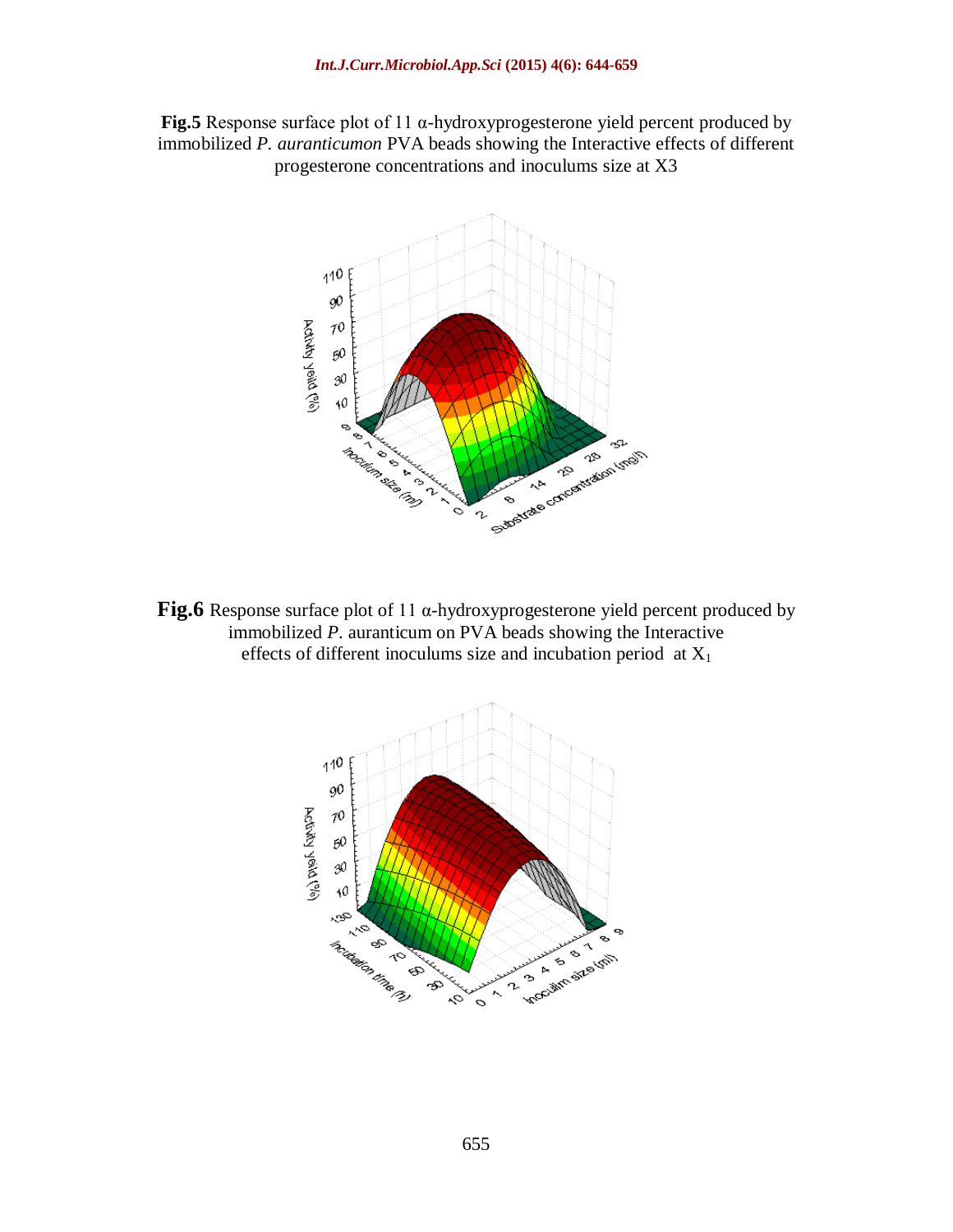

**Fig.7** Reusability of immobilized *P. auranticum* in PVA hydrogel

### **Stability studies**

### **Reusability of immobilized** *Penicillium auranticumon* **PVA hydrogel**

The economics of an immobilized cell technology depends on the lifetime of the biocatalyst. The reusability of immobilized cells entrapped into PVA copolymer prepared at(10%) PVA polymer composition, and 20 kGy *γ*-irradiation dose was studied by using shaked flasks. The analyses of the sample (30mg/50mL medium) were carried out each 72 hours. The results presented in Table5.indicated that the transformation capacity of progesterone to 11 α-hydroxy progesterone highly increased by the repeated use of polymer for 4 times. This is accompanied by an increase in 11  $\alpha$ -hydroxyprogesterone yield to (96.2%). Meanwhile, the immobilized cells reused more than 4 times slightly decrease the 11  $\alpha$ - hydroxyprogesterone yield to (94 %) at the 6th cycles.

But the immobilized cells reused more than 6 times highly reduce the 11  $\alpha$ -hydroxy progesterone yield percentage as shown in the table to the 9th cycle. From the above results, we concluded that the cells probably grow in the gel so that the 11  $\alpha$ hydroxyprogesterone yield percentage gradually increases. The repeated use of immobilized cells after the 4th cycle eradually decreases the 11  $\alpha$ hydroxyprogesterone yield percentage and its productivity to  $(96-55%)$  and  $(3.8-1.7)$ mg/L/h), respectively, and this may be due to the lyses of the cells, and thus the density of the immobilized cells becomes lower and so led to lower in the cells multiplication and so decreases in the activity of the hydroxylase. On the other hand, it was found that by soaking the gel in the reaction medium for a long time(72 hours), its pore size increases (Figures 3a and 3b).This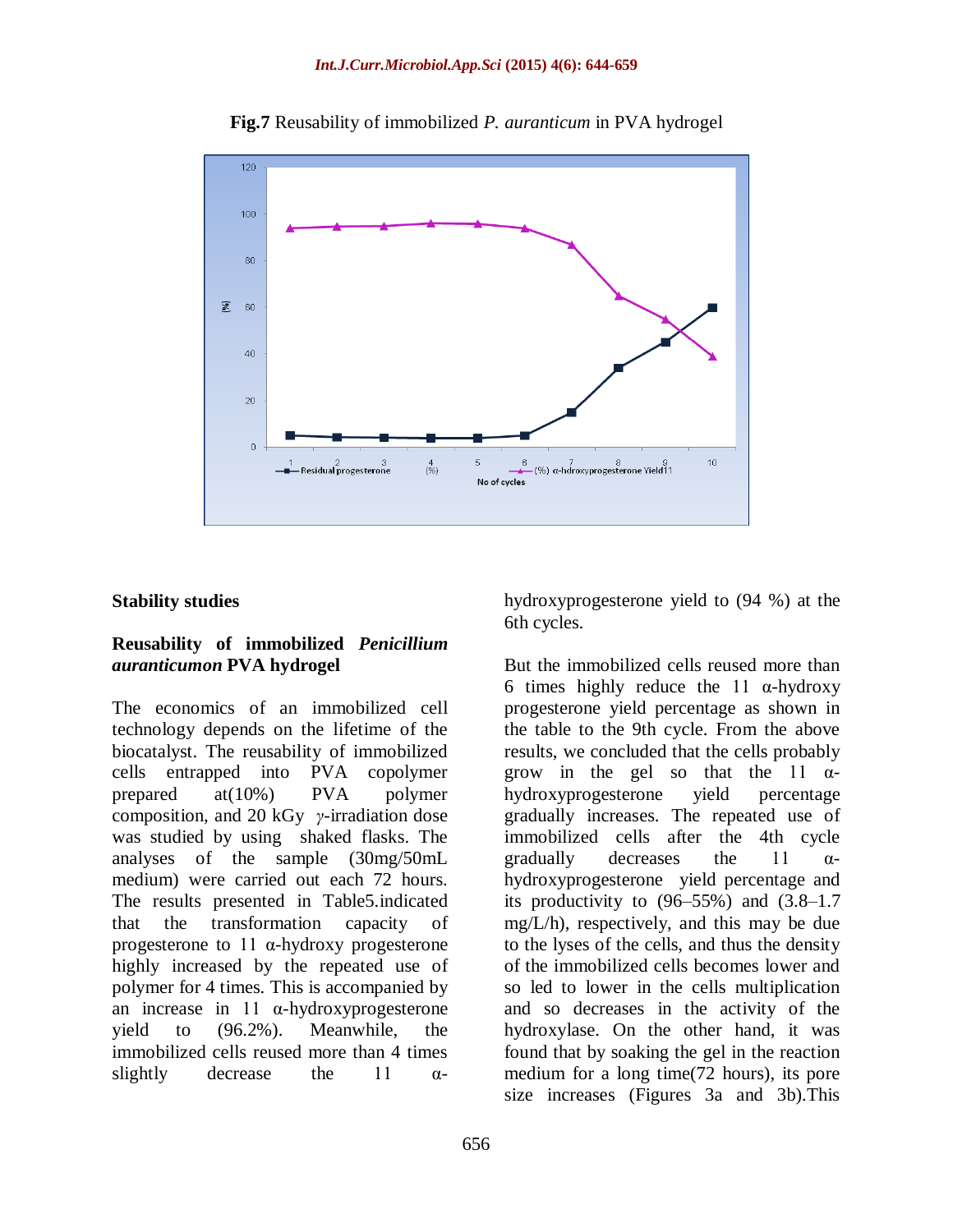observation explains the reduction of 11 αhydroxyprogesterone yield after using the cell-entrapped copolymer system for several times. As the pore size increases, the ability for entrapped cell to scrape outside increases, resulting in a decrease in  $11 \alpha$ hydroxy progesterone yield(Silbiger and Freeman,1991).

Radiation crosslinking PVA copolymer hydrogels were successfully used for immobilization of *Penicillium auranticum*  cells responsible for biotransformation of progesterone to 11 α-hydroxy progesterone with a sufficiently high activity. polymers of suitable cross linking degree, obtained by using PVA polymer of composition(10 %) and irradiation dose of 20 kGy, absorb a reasonable amount of water, prevent the microbial cells scarping, and increase 11  $\alpha$ hydroxy progesterone yield.

The 11  $\alpha$ -hydroxy progesterone yield was also improved by usingCentral composite design where immobilized *P. auranticum* cells obtained when the PVA beads inoculated with 4ml of 48 h old inoculum contained  $12X10^{-8}$  cell/ml in progesterone concentration of ( 30mg/50ml) for 72h gave the maximum11 α-hydroxy progesterone yield 94. 05 in run 15. Stability studies reflect the capability of the PVA polymer to retain the immobilized cells and form a stable system that can be used for regular transformation procedures of progesterone up to 4 times with an increase in 11  $\alpha$ hydroxy progesterone yield to (96.2%).

### **References**

Abd El-Hady, A.,Abd El-Rehim,H.A. 2004. Production of Prednisolone by *Pseudomonas oleovorans*cells incorporated into PVP/PEO radiation cross linked hydrogels. *JBiomed. Biotechnol*., 4: 219-226

- Abd El-Hadi, A.2003. Production of prednisolone by *Bacillus pumilus*E601 cells incorporated in radiation induced poly(vinyl alcohol g-2 hydroxyethylmethacrylate) cryogels. *Process Biochemistry.*;38(12):1653–1657.
- Adinarayana, K., Ellaiah, P., Srinivasulu, B., Bhavani, R.&Adinarayana, G. 2003. Response surface methodological approach to optimize the nutritional parameters for neomycin production by *Streptomyces marinensis* under solid-state fermentation.*Process Biochemistry, 38*, 1565 –1572.
- Anisha,GS.,Prema, P.2008.Cell immobilization technique for the enhanced production of αgalactosidase by *Streptomyces griseoloalbus,* Bioresour. Technol., 99: 3325-3330.
- Aravindan., R.,Viruthagiri,T. 2007. Sequential optimization of culture medium for extracellular lipase production by *Bacillus spharicus* using statistical methods*.Journal Chemical Technology Biotechnology, 8,* 460 – 470.
- Box, G.E.P., Hunter, W.G., Hunter, J.S. 1978.Statistics for Experiments.*New York : Wile.*, 291–334.
- Craciun, G.,Manaila, E., Stelescu, M.D. 2013.Flocculation Efficiency of Poly (Acrylamide-Co-Acrylic Acid) Obtained by Electron Beam Irradiation. *Journal of Materials*.7 pages.
- Elibol, M., Dursun, O. 2002. Response surface analysis of lipase production by freely suspended Rizopusarrhizus*. Process Biochem*. 38: 367–372.
- Fernandes, M., Cruz, A., Angelova, B., Pinheiro, H.M., Cabral, J.M.S.2003. Microbial conversionof steroid compounds: recent developments.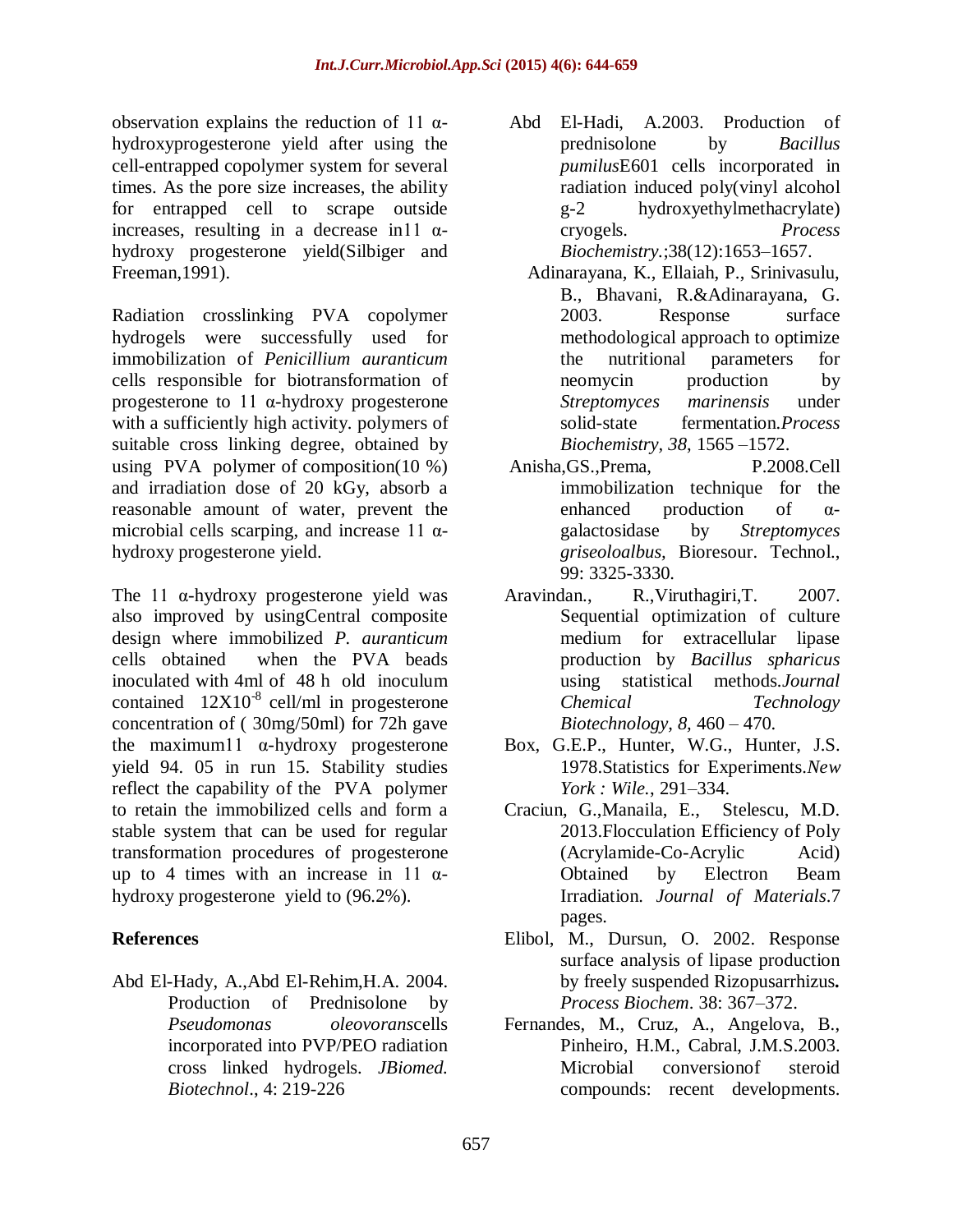Enzyme Microb.Technol.; 32:688– 705.

- Flygare, S., Larsson,P.O. 1987. Steriod transformation using magnetically immobilized *Mycobacterium* sp. *Enzym. Microb. Technol*., 9: 494- 499.
- Hu, S., Genain, G., Azerad, R.1995. Microbial transformations of steroids: contribution to 14  $\alpha$ hydroxylations. *Steroids,* 60:337–52.
- Kalil,S.J.,Maugeri,F., Rodrigues,M.I., 2000. Response surface analysis and simulation as a tool for bioprocess design and optimization .*Process Biochem* 35: 539–550.
- Konsoula, Z, Liakopoulou-Kyriakides, M. 2006. Thermostable a-amylase production by *Bacillus subtilis* entrapped in calcium alginate gel capsules, *Enzyme Microb. Technol*., 39: 690-696.
- Lee, C.Y., Liu, W.H. 1992. Production of androsta-1,4-diene-3,17-dione from cholesterol using immobilized growing cells of *Mycobacterium* sp. NRRL B-3683 adsorbed on solid carriers. *Appl. Microbiol.Biotechnol.,* 36: 598-603.
- Liu, CL., Lin, TH., Juang, RS. 2013. Optimization of recombinant hexaoligochitin-producing chitinase production with response surface methodology. Int J Biol. Macromol**.**  62: 518– 522.
- Lisurek, M., Kang, M.J., Hartmann, R.w., Bernhardt, R.2004. Identification of monohydroxy progesterones produced by CYP106 A2 using comparative HPLC and electrospray ionization collixion- induced dissociation mass spectrometry. *Biochemical Biophysical Research Communications* 319:677 - 682.
- Lug˜ao, AB., Machado, L.D.B., Miranda, L.F., Alvarez, M.R.,Rosiak,

J.M.1998.Study of wound dressing structure and hydration/dehydration properties.*Radiation Physicsand Chemistry.*;52(1–6):319–322.

- Mahato SB, Garai S. Advances in microbial steroid. Biotransformation. Steroids 1997; 62:332–45.
- Mohamed, S.S., Abd El-Hadi.A.2010. One step production of 11αhydroxy progesterone, hydrocortisone and prednisolone from progesteroneby *mucore racemosus* nrrl 3631.International journal *of*  academic research..2:.(5)
- Munk, V., Pásková, J., Hanus, J. 1963. Glucose oxidase of *Aspergillusniger*. *Folia Microbiologica, 8*: 203 –214
- Murray, H.C., Peterson, D.H. 1952. Oxygenation of steroids by Mucoralesfungi.U.S. Patent 2602769 (Upjohn Co., Kalamazoo Michigan, USA).,
- Naim, N., Adham, N.Z., Abd El-Rehim, H., Abd El-Hady, A.2003. Prednisolone production using *Pseudomonas fluorescens* cells immobilized with polymer carrier produced by radiation polymerization. *Process Biochemistry,*38(7):1083–1089.
- Oztop, H.N., A.Y .Oztop, Y. Isikver and D. Saraydin, 2002. Immobilization of *Saccharomyces cerevisiae*on to radiation crosslinked HEMA/AAm hydrogels for production of ethyl alcohol.Process.Biochem., 37: 651- 657.
- Patachia, S.,Florea, C., Friedrich,C., Thomann,Y. 2009. Tailoring of poly (vinyl alcohol) cryogels properties by salts addition. *Polymer Letters*., 3(5): 320-3
- Rathi, P., Bradoo, S., Saxena,R.K., Gupta,R. 2000. A hyper-thermostable, alkaline lipase from *Pseudomonas* sp. with the property of thermal